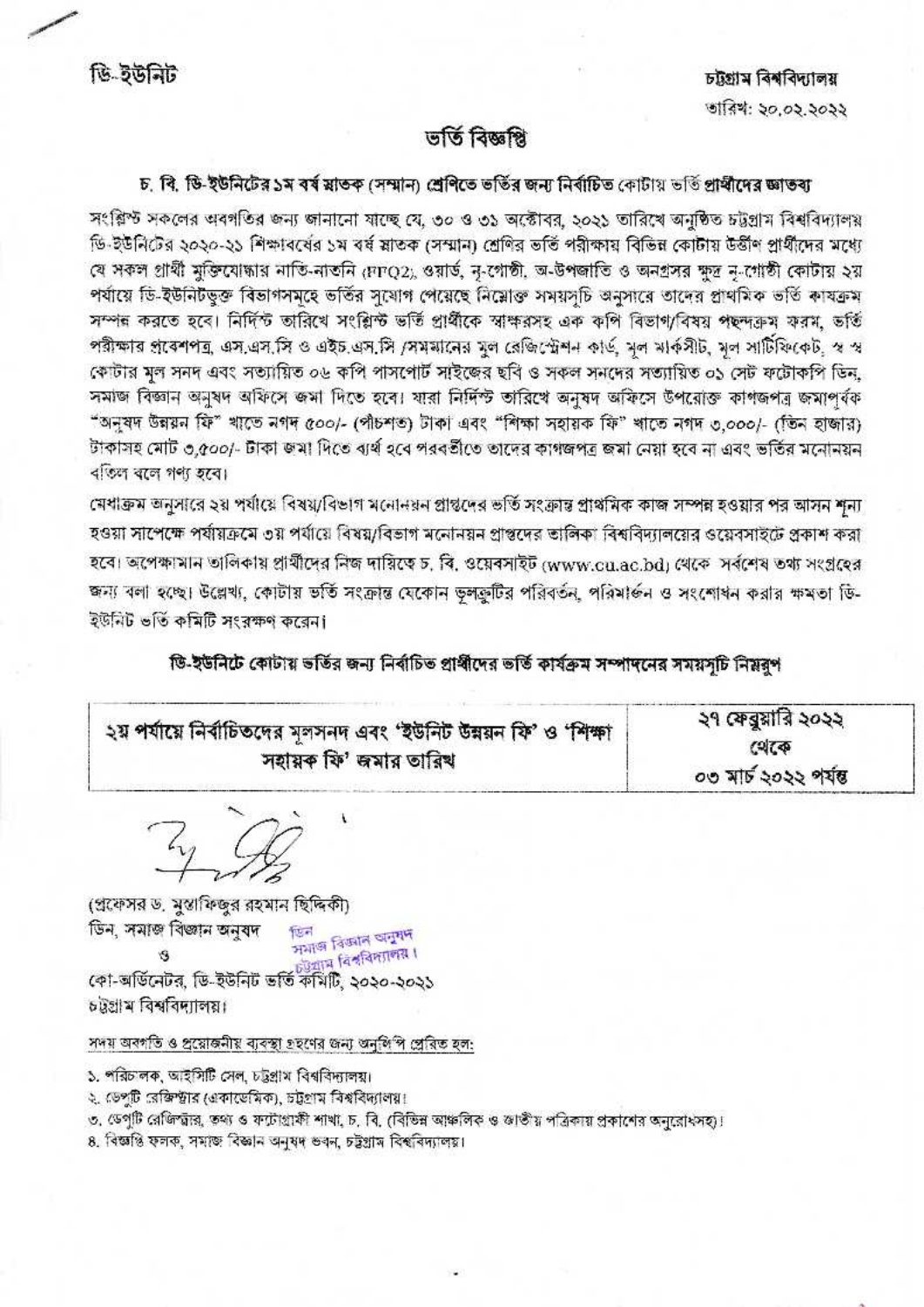| roll   | name                       | quota | t_score | merit | <b>Allocated Subject</b>     | <b>Status</b> |
|--------|----------------------------|-------|---------|-------|------------------------------|---------------|
| 404895 | MD. MEJANUR RAHMAN         | FFQ2. | 83.27   | 12    | Economics                    | Call 2nd      |
| 441806 | <b>IFTESAM CHOWDHURY</b>   | FFQ2, | 82.75   | 14    | Economics                    | Call 2nd      |
| 412342 | S.M. MEHRAJ HOSSAIN CHOWDH | FFQ2, | 80.41   | 23    | Economics                    | Call 2nd      |
| 436017 | SUMAITA MEHZABIN           | FFQ2, | 77.5    | 33    | <b>Public Administration</b> | Call 2nd      |
| 403027 | MD. RAFIQUL ISLAM          | FFQ2, | 76.38   | 34    | <b>Public Administration</b> | Call 2nd      |
| 440076 | MD AMINUR RAHMAN           | FFQ2, | 76.22   | 35    | Accounting                   | Call 2nd      |
| 427615 | KHADIJA AKTHER             | FFQ2, | 75.87   | 37    | <b>Public Administration</b> | Call 2nd      |
| 434267 | <b>JOYITA GHOSH</b>        | FFQ2, | 75.28   | 40    | Accounting                   | Call 2nd      |
| 412658 | ASIF JAWAD                 | FFQ2, | 75.25   | 41    | Management                   | Call 2nd      |
| 437062 | MD. RAHAT KHANDAKER        | FFQ2, | 75      | 42    | <b>Political Science</b>     | Call 2nd      |
| 452652 | SADIA AFRIN                | FFQ2, | 74.75   | 45    | <b>Public Administration</b> | Call 2nd      |
| 450766 | <b>FARHATUN SAFIA ETU</b>  | FFQ2, | 74.37   | 46    | <b>Public Administration</b> | Call 2nd      |
| 428143 | MD IMAM HUSSAIN SARDAR     | FFQ2, | 74.22   | 48    | <b>Public Administration</b> | Call 2nd      |
| 431213 | MD. BONI AMIN              | FFQ2, | 73.88   | 49    | <b>Public Administration</b> | Call 2nd      |
| 412742 | MD. AL AMIN HAQUE ROHAN    | FFQ2, | 73.75   | 51    | <b>Public Administration</b> | Call 2nd      |
| 432276 | SYNTHIA ALI MEEM           | FFQ2, | 73.25   | 53    | <b>Public Administration</b> | Call 2nd      |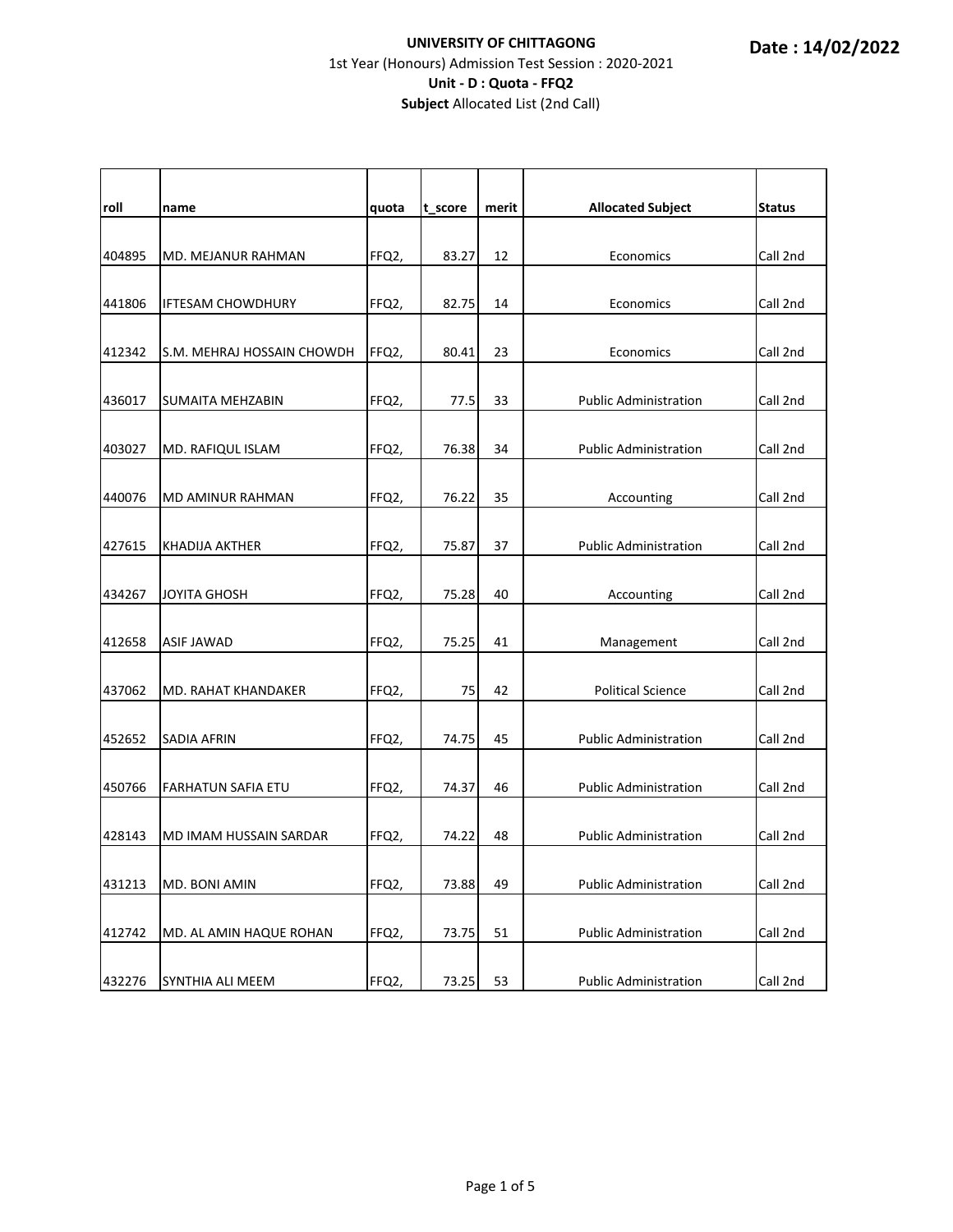| roll   | name                       | quota | t score | merit | <b>Allocated Subject</b>     | <b>Status</b> |
|--------|----------------------------|-------|---------|-------|------------------------------|---------------|
| 428740 | MD EMRUL KISHER OPE        | FFQ2, | 73.13   | 54    | <b>Political Science</b>     | Call 2nd      |
| 410659 | PARMITA RASHED CHAWDHARY N | FFQ2, | 73      | 56    | <b>Public Administration</b> | Call 2nd      |
| 411988 | MINHAJUL ALAM              | FFQ2, | 72.75   | 59    | Management                   | Call 2nd      |
| 450815 | AMINA KHATUN LILY          | FFQ2, | 72.57   | 61    | <b>Public Administration</b> | Call 2nd      |
| 432530 | <b>S.M ABDUL MOIN</b>      | FFQ2, | 72.5    | 62    | <b>Development Studies</b>   | Call 2nd      |
| 413284 | ASADUZZAMAN SHAKIB         | FFQ2, | 71.9    | 64    | <b>Public Administration</b> | Call 2nd      |
| 409530 | <b>TAMANNA AKTAR</b>       | FFQ2, | 71.69   | 65    | <b>Political Science</b>     | Call 2nd      |
| 441524 | MARUFA JAHAN RIYA MONY     | FFQ2, | 71.5    | 68    | Criminology & Police Science | Call 2nd      |
| 433623 | MOHAMMAD SADMAN IRAM       | FFQ2, | 71.38   | 69    | Finance                      | Call 2nd      |
| 426947 | ROKIBUL ISLAM              | FFQ2, | 71.31   | 71    | Anthropology                 | Call 2nd      |
| 408733 | MD. TOUFIQ HASAN ABIR      | FFQ2, | 71.25   | 72    | Communication & Journalism   | Call 2nd      |
| 448031 | MD. JESANUR HAQUE BHUYAN T | FFQ2, | 71.16   | 73    | <b>Political Science</b>     | Call 2nd      |
| 442439 | SUPRATIM BARUA             | FFQ2, | 70.66   | 77    | Communication & Journalism   | Call 2nd      |
| 435194 | <b>SUSMITA CHOWDHURY</b>   | FFQ2, | 70.38   | 78    | <b>Political Science</b>     | Call 2nd      |
| 439598 | AFIATUL FARIHA AKHI        | FFQ2, | 70.25   | 81    | Banking & Insurance          | Call 2nd      |
| 447353 | NAVID ANJUM RAD            | FFQ2, | 70      | 83    | Development Studies          | Call 2nd      |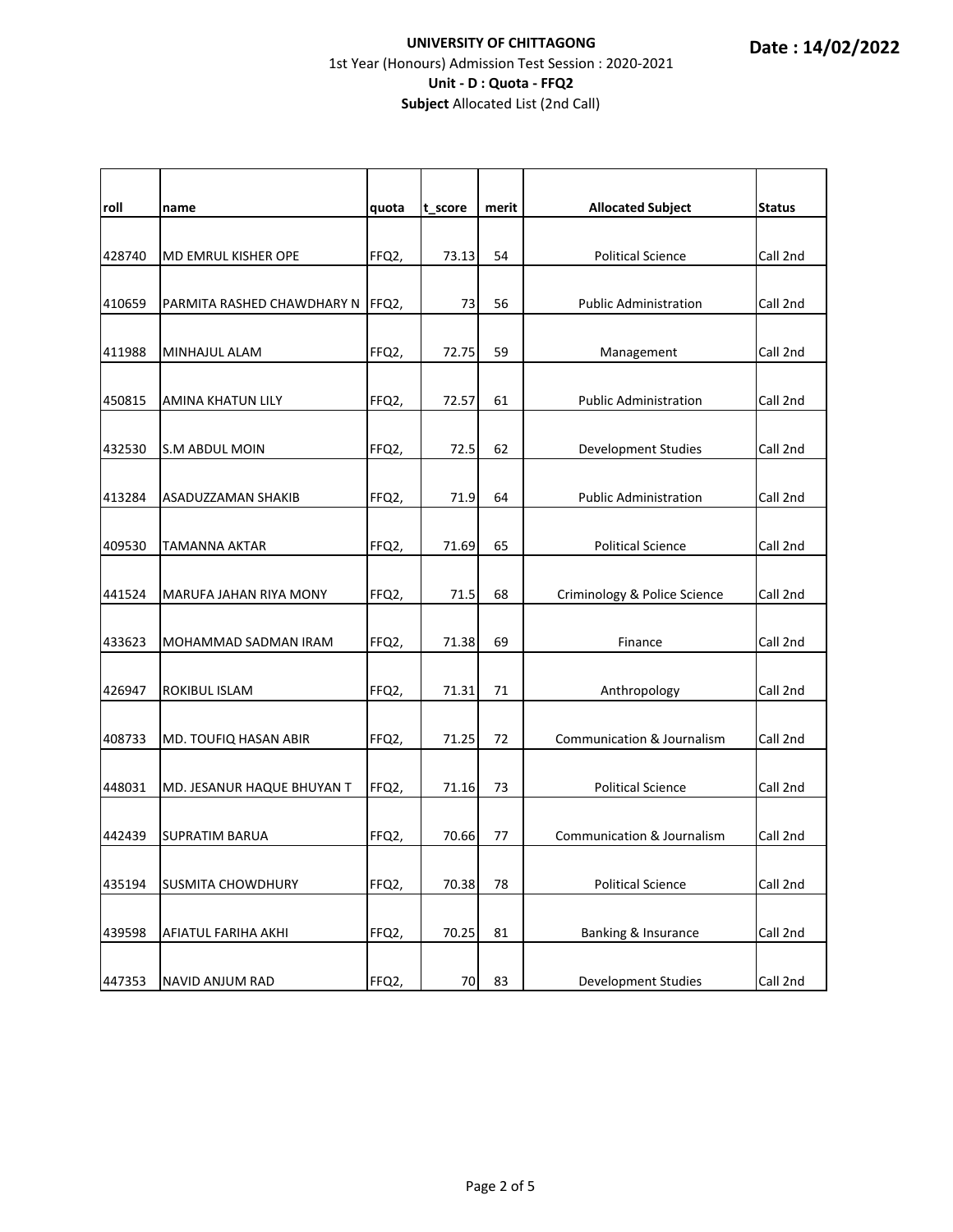| roll   | name                       | quota    | t_score | merit | <b>Allocated Subject</b>              | <b>Status</b> |
|--------|----------------------------|----------|---------|-------|---------------------------------------|---------------|
|        |                            |          |         |       |                                       |               |
| 439523 | TAISIR JAMIN ROMMAN        | FFQ2,    | 70      | 84    | Management                            | Call 2nd      |
| 429718 | ABDUR RAZZAQUE JIM         | FFQ2,    | 70      | 85    | Criminology & Police Science          | Call 2nd      |
| 432484 | MD. ANIMUL ISLAM           | FFQ1, FF | 69.78   | 87    | Human Resource & Management           | Call 2nd      |
| 446798 | NAZMUN NAHAR ROMANA        | FFQ2,    | 69.75   | 90    | <b>Communication &amp; Journalism</b> | Call 2nd      |
| 405802 | SHANIUL KABIR CHOWDHURY SH | FFQ2,    | 69.5    | 94    | Communication & Journalism            | Call 2nd      |
| 401769 | TANVIR RAHMAN SIDDIQUI SHA | FFQ2,    | 69.41   | 95    | Sociology                             | Call 2nd      |
| 416247 | MD. ABID HASSAN            | FFQ2,    | 69.19   | 98    | Sociology                             | Call 2nd      |
| 444459 | SABIHA SHAMS               | FFQ2,    | 69.19   | 99    | Psycology                             | Call 2nd      |
| 411567 | KAWCER HASAN RAKIB         | FFQ2,    | 68.75   | 100   | Management                            | Call 2nd      |
| 448617 | MD. BODIUZZAMAN RAKIB      | FFQ2,    | 68.75   | 102   | <b>Political Science</b>              | Call 2nd      |
| 415241 | PARSA AKIFA                | FFQ2,    | 68.25   | 108   | Human Resource & Management           | Call 2nd      |
| 451136 | MD. RIFAT AL EMON          | FFQ2,    | 68      | 111   | <b>Political Science</b>              | Call 2nd      |
| 412490 | <b>JUBAYA SULTANA</b>      | FFQ2,    | 67.56   | 115   | Sociology                             | Call 2nd      |
| 406134 | <b>TANJIM MAHJABIN</b>     | FFQ2,    | 67.5    | 116   | <b>Political Science</b>              | Call 2nd      |
| 423151 | MD. HASANUL KABIR HASAN    | FFQ2,    | 67.5    | 117   | Marketing                             | Call 2nd      |
| 454208 | ROKHAIYA TABASSUM NUPUR    | FFQ2,    | 67.47   | 118   | <b>Political Science</b>              | Call 2nd      |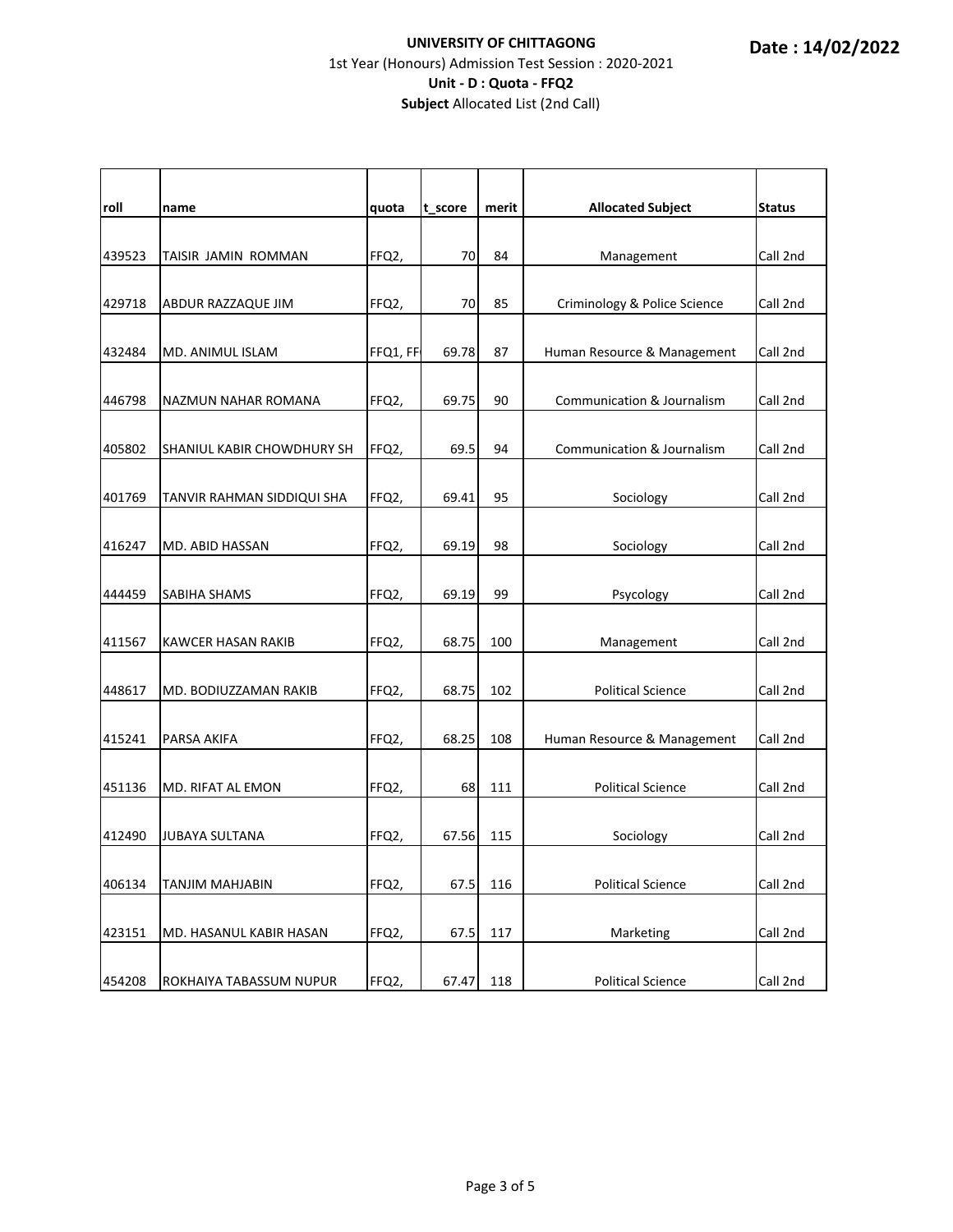| roll   | name                             | quota    | t_score | merit | <b>Allocated Subject</b>    | <b>Status</b> |
|--------|----------------------------------|----------|---------|-------|-----------------------------|---------------|
| 443077 | <b>MOONTAHA KABIR</b>            | FFQ2,    | 67.25   | 120   | Sociology                   | Call 2nd      |
| 429685 | <b>NABIL RAHMAN</b>              | FFQ1, FF | 67.16   | 121   | <b>Political Science</b>    | Call 2nd      |
| 414781 | SAMIU AHMED                      | FFQ2,    | 67.12   | 122   | <b>Political Science</b>    | Call 2nd      |
| 413261 | MD. TAHMID- UL ISLAM TAHAM       | FFQ2,    | 67      | 123   | Anthropology                | Call 2nd      |
| 422154 | MOHAMMAD AFSARUL ISLAM ALV FFQ2, |          | 66.79   | 127   | Marketing                   | Call 2nd      |
| 425997 | MD. MUJAHIDUL ISLAM              | FFQ2,    | 66.75   | 128   | Human Resource & Management | Call 2nd      |
| 446850 | <b>LABIBA YAKUB</b>              | FFQ2,    | 66.75   | 129   | Sociology                   | Call 2nd      |
| 448570 | SAMIYA ISLAM                     | FFQ2,    | 66.63   | 130   | Sociology                   | Call 2nd      |
| 452482 | MD. NAIM ISLAM                   | FFQ2,    | 66.47   | 132   | Sociology                   | Call 2nd      |
| 430512 | KAZI SAZEDUL ISLAM               | FFQ2,    | 66.25   | 134   | Sociology                   | Call 2nd      |
| 441540 | NAIMA AKTER AMI                  | FFQ2,    | 66.25   | 135   | Human Resource & Management | Call 2nd      |
| 443246 | SEHZADI NAZNIN KANON             | FFQ2,    | 66.1    | 137   | Sociology                   | Call 2nd      |
| 448175 | S. M. MAHFUJ AHMED               | FFQ2,    | 66      | 138   | Sociology                   | Call 2nd      |
| 448368 | MAFUJA AKTER                     | FFQ2,    | 65.78   | 142   | Sociology                   | Call 2nd      |
| 424456 | MD. SHAWON MIA                   | FFQ2,    | 65.75   | 143   | Sociology                   | Call 2nd      |
| 413085 | AYESHA AKTER                     | FFQ2,    | 65.75   | 144   | Sociology                   | Call 2nd      |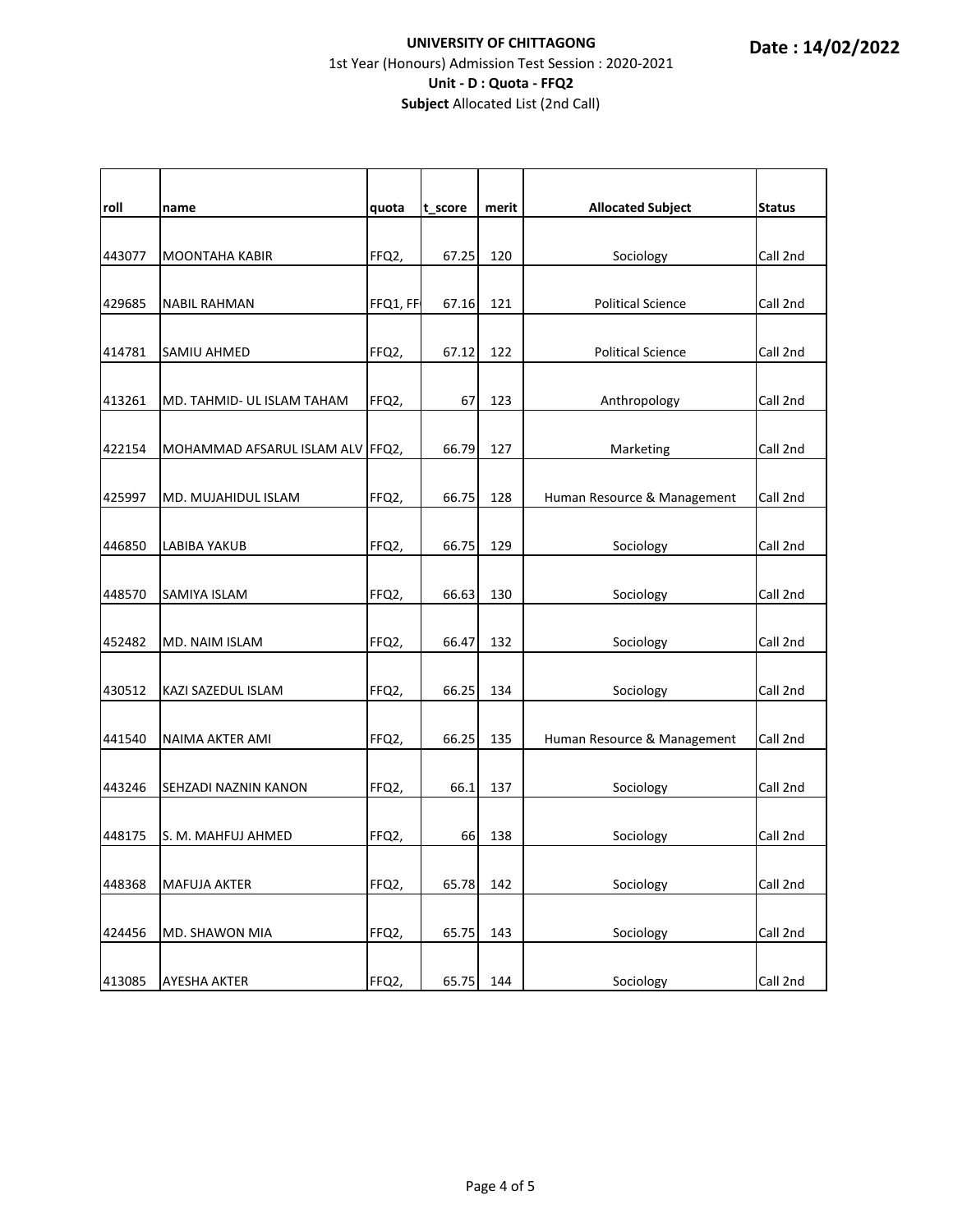| roll   | name                     | quota | t score | merit | <b>Allocated Subject</b>          | <b>Status</b> |
|--------|--------------------------|-------|---------|-------|-----------------------------------|---------------|
| 426675 | SAMIA SIDDIKA ZIM        | FFQ2, | 65.75   | 145   | Banking & Insurance               | Call 2nd      |
| 451549 | <b>AHELI AZMAN</b>       | FFQ2, | 65.72   | 146   | Anthropology                      | Call 2nd      |
| 444910 | MD. SADAT AL SAMI        | FFQ2, | 65.5    | 148   | Marketing                         | Call 2nd      |
| 427998 | MST. AYSHA SIDDIQA AROBY | FFQ2, | 65.5    | 149   | Human Resource & Management       | Call 2nd      |
| 427877 | JAFRIN SULTANA JOYE      | FFQ2, | 65.5    | 150   | Anthropology                      | Call 2nd      |
| 433031 | <b>MD. NAZMUS SAKIB</b>  | FFQ2, | 65.1    | 156   | Human Resource & Management       | Call 2nd      |
| 433854 | <b>TASMIMA AKTER</b>     | FFQ2, | 65      | 160   | Banking & Insurance               | Call 2nd      |
| 439709 | <b>MAHFUJ AL MEHEDI</b>  | FFQ2, | 64.75   | 162   | Anthropology                      | Call 2nd      |
| 450596 | MD. MEHEDI HASAN JIKU    | FFQ2, | 64.6    | 165   | Banking & Insurance               | Call 2nd      |
| 416345 | <b>SIAMUL INSAN SIAM</b> | FFQ2, | 64.5    | 167   | Anthropology                      | Call 2nd      |
| 415322 | <b>ROAKSHANA AKTER</b>   | FFQ2, | 64.44   | 168   | Geography and Environment Science | Call 2nd      |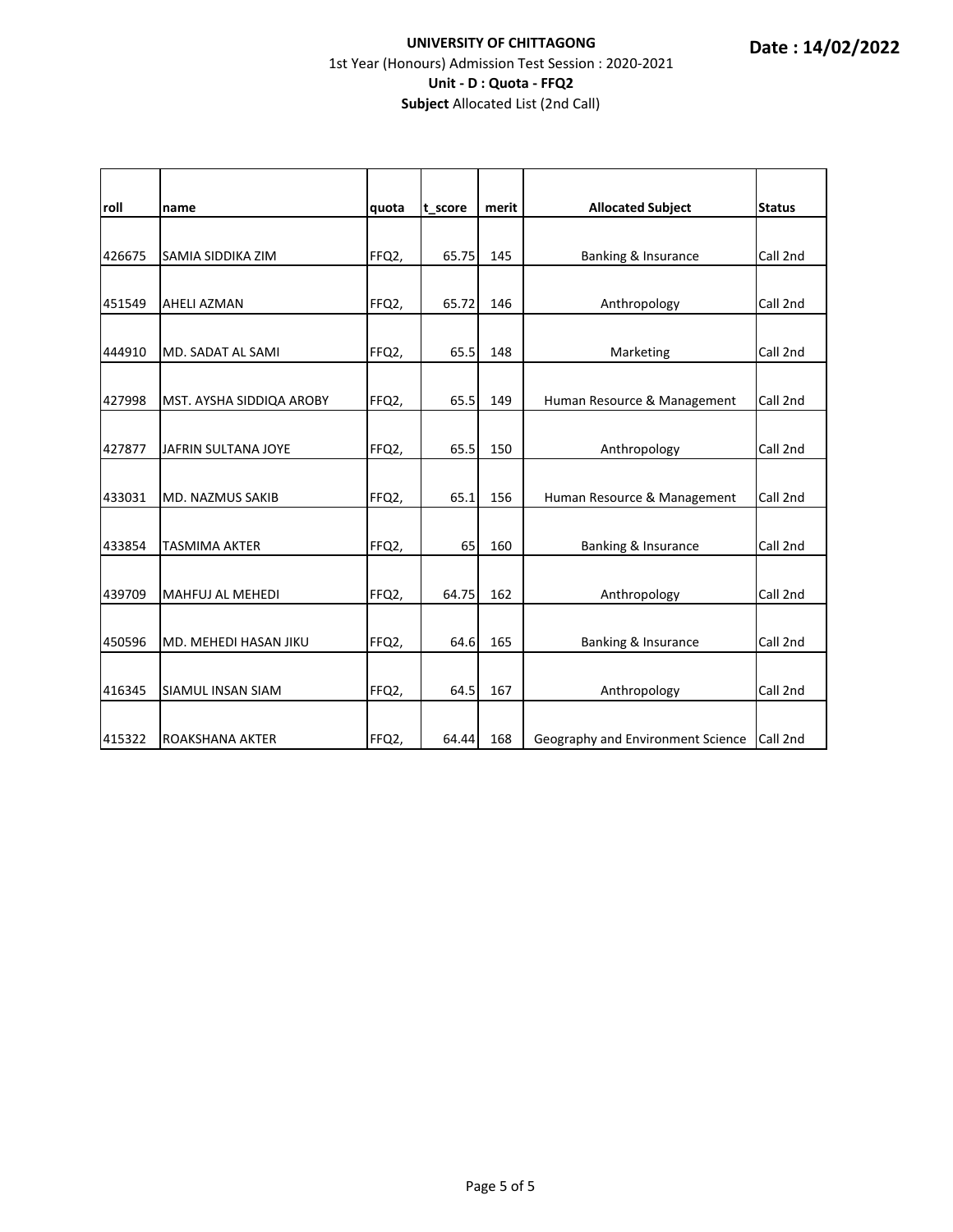#### **UNIVERSITY OF CHITTAGONG** 1st Year (Honours) Admission Test : 2020‐2021 **Unit ‐ D : Quota ‐ TQ Subject Allocation : Call 2nd**

| roll   | name                     | quota   | t_score merit |     | <b>Subject</b>               | <b>Status</b> |
|--------|--------------------------|---------|---------------|-----|------------------------------|---------------|
| 416653 | <b>SUNSHINE MARMA</b>    | TQ,     | 63.54         | 57  | Sociology                    | Call 2nd      |
| 437921 | JEEBON MOY TRIPURA       | TQ,     | 59.15         | 100 | Human Resource & Management  | Call 2nd      |
| 433935 | KHINGSAINU MARMA         | TQ,     | 63            | 61  | Economics                    | Call 2nd      |
| 414295 | AUNG SWE NU MARMA        | TQ,     | 62.57         | 69  | Criminology & Police Science | Call 2nd      |
| 427516 | <b>SHUVARTI CHAKMA</b>   | TQ,     | 65.38         | 49  | Banking & Insurance          | Call 2nd      |
| 427084 | <b>JONA CHAKMA</b>       | TQ,     | 65.97         | 43  | Anthropology                 | Call 2nd      |
| 448601 | SRISTI CHAKMA            | TQ,     | 65.85         | 44  | Anthropology                 | Call 2nd      |
| 451853 | SABUJ CHAKMA             | TQ,     | 65.53         | 46  | Anthropology                 | Call 2nd      |
| 424433 | <b>MAITRY CHAKMA</b>     | TQ,     | 65.53         | 47  | Anthropology                 | Call 2nd      |
| 400130 | RIKTA CHAKMA             | TQ,     | 65.5          | 48  | Anthropology                 | Call 2nd      |
| 441578 | HLA SHWE THWAI MARMA     | ITQ,    | 62.97         | 62  | Anthropology                 | Call 2nd      |
| 404945 | HLA CHING U MARMA        | TQ,     | 62.94         | 63  | Anthropology                 | Call 2nd      |
| 444383 | USHAI MARMA              | FFQ2, T | 62.19         | 73  | Anthropology                 | Call 2nd      |
| 430798 | SARAT TANCHANGYA         | TQ,     | 60.88         | 80  | Anthropology                 | Call 2nd      |
| 406797 | <b>SUJATA TANCHANGYA</b> | TQ,     | 60.75         | 82  | Anthropology                 | Call 2nd      |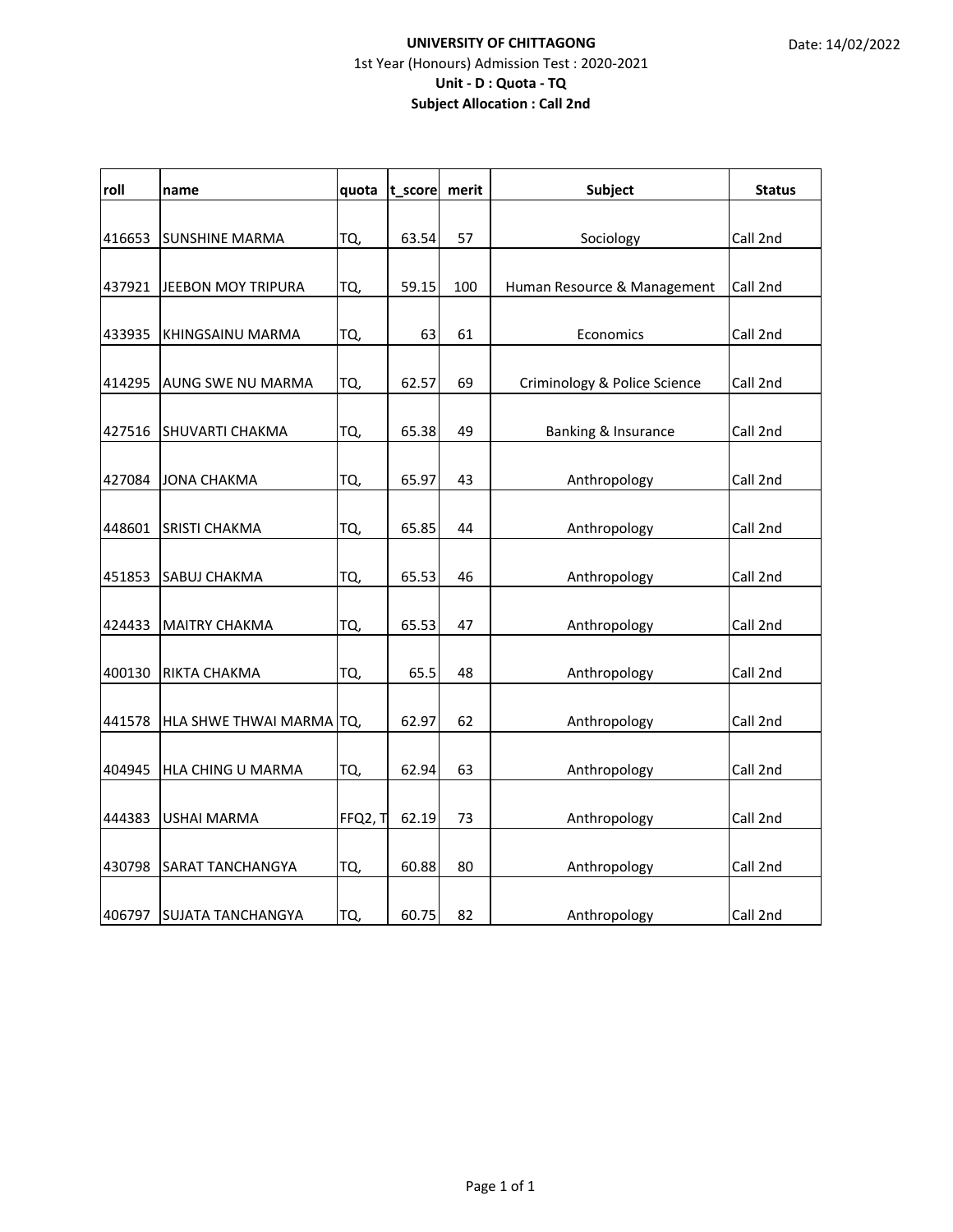#### UNIVERSITY OF CHITTAGONG 1st Year (Honours) Admission Test : 2020‐2021 Unit ‐ D : Quota ‐ NTQ **Subject Allocation List : Call 2nd**

| roll   | Iname                   | quota | t score | merit l | Subject                  | <b>Status</b> |
|--------|-------------------------|-------|---------|---------|--------------------------|---------------|
|        |                         |       |         |         |                          |               |
| 426802 | <b>IESMAT JAHAN EVA</b> | NTQ,  | 68.53   | 36      | Sociology                | Call 2nd      |
|        |                         |       |         |         |                          |               |
| 419001 | <b>JOYNAB AKTER</b>     | NTQ,  | 69.90   | 33      | <b>Political Science</b> | Call 2nd      |
|        |                         |       |         |         |                          |               |
| 423205 | <b>DEBLINA BARUA</b>    | INTQ, | 67.75   | 38      | Anthropology             | Call 2nd      |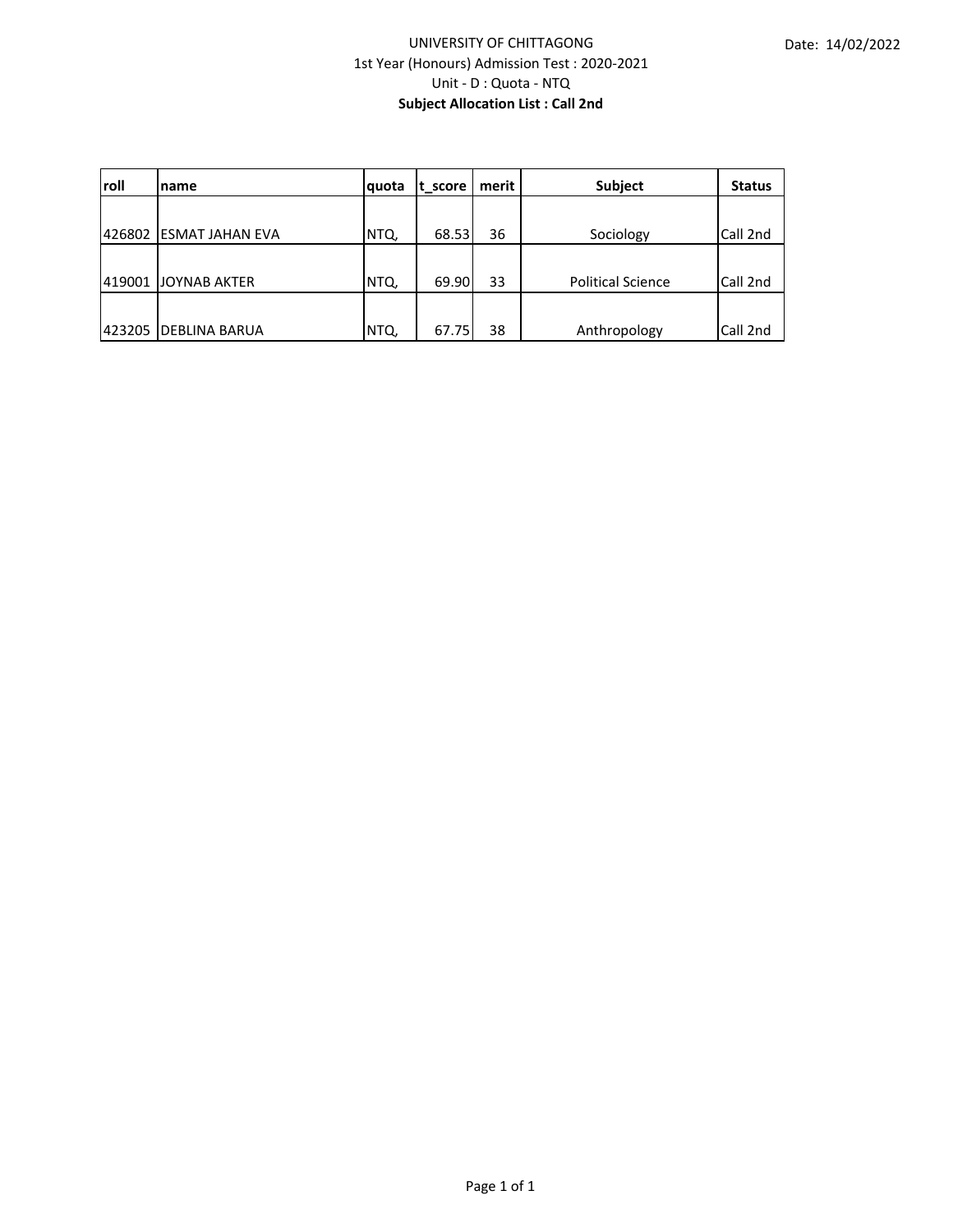#### **UNIVERSITY OF CHITTAGONG** 1st Year (Honours) Admission Test : 2020‐2021 **Unit ‐ D : Quota ‐ WQ Subject Allocation : Call 2nd**

| <b>Iroll</b> | name                      | <b>quota</b> | t score | merit | <b>Subject</b>               | <b>Status</b> |
|--------------|---------------------------|--------------|---------|-------|------------------------------|---------------|
|              |                           |              |         |       |                              |               |
|              | 1448355 AFSANA MIMI       | WQ,          | 52.44   | 53    | <b>Political Science</b>     | Call 2nd      |
|              |                           |              |         |       |                              |               |
|              | 1453816 IMD. MUNTASIR ALI | WQ,          | 51.57   | 54    | <b>Public Administration</b> | Call 2nd      |